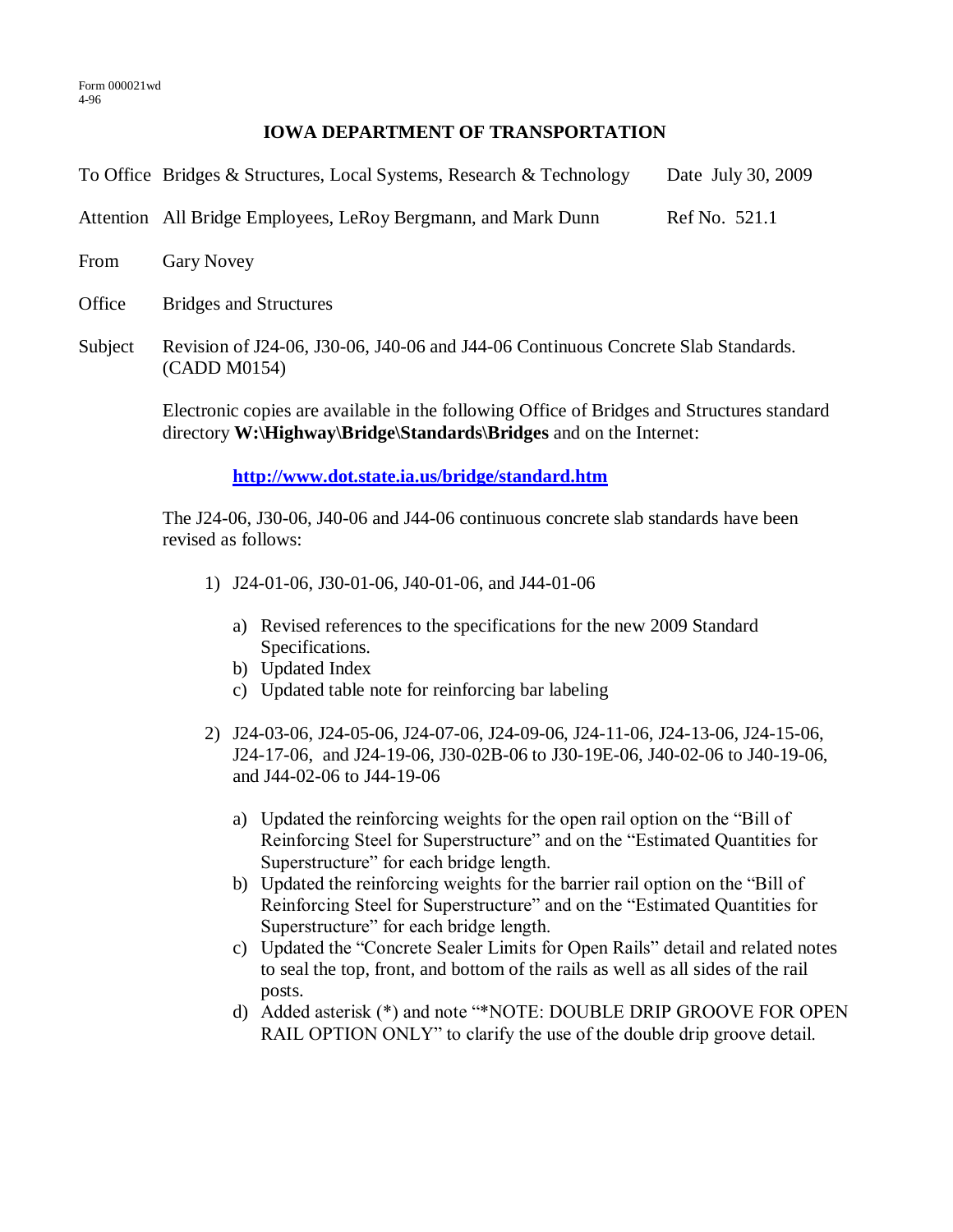3) J24-20-06

- a) Revised 6c1 Bar locations in Part Plan Views for all skews
- 4) J30-20-06, J40-20-06, and J44-20-06

Revised the 6c1 and 6c11 bar placement in the "Part Plan" view for all skews to 6c4 bars.

5) J30-21-06, J30-22-06, J30-23-06, J30-24-06, J40-21-06, J40-22-06, J40-23-06, J40-24-06, J44-21-06, J44-22-06, J44-23-06, and J44-24-06

Corrected the deck drain details.

6) J24-33-06, J24-39-06, J30-33-06, J30-39-06, J40-38-06, J40-44-06, J44-38-06, and J44-44-06

Corrected "Structural Concrete (Bridge) quantity.

7) J30-40-06, J40-45-06, & J44-45-06

Revised the specification reference numbers.

8) J24-41-06, J30-44-06, J40-49-06, and J44-49-06

Corrected reinforcing bar number for 6d1 to 24 and 6d2 to 28 and updated reinforcing weight for each bridge length for the open rail option.

9) J30-42-06, J40-47-06, and J44-47-06

Eliminated reinforcing bar number 6d11 and added these bars to the 6d4 bar quantities and updated reinforcing weight for the barrier rail end sections.

10)J30-41-06, J40-46-06, and J44-46-06

Revised weight for barrier rail end sections and reinforcing weight for each bridge length.

11)J24-43-06, J30-46-06, J40-51-06, and J44-51-06

Revised references to the specifications for the new 2009 Standard Specifications.

12)J24-44-06, J30-47-06, J40-52-06, and J44-52-06

Updated the "Abutment Backfill Details" and Note to show the floodable backfill.